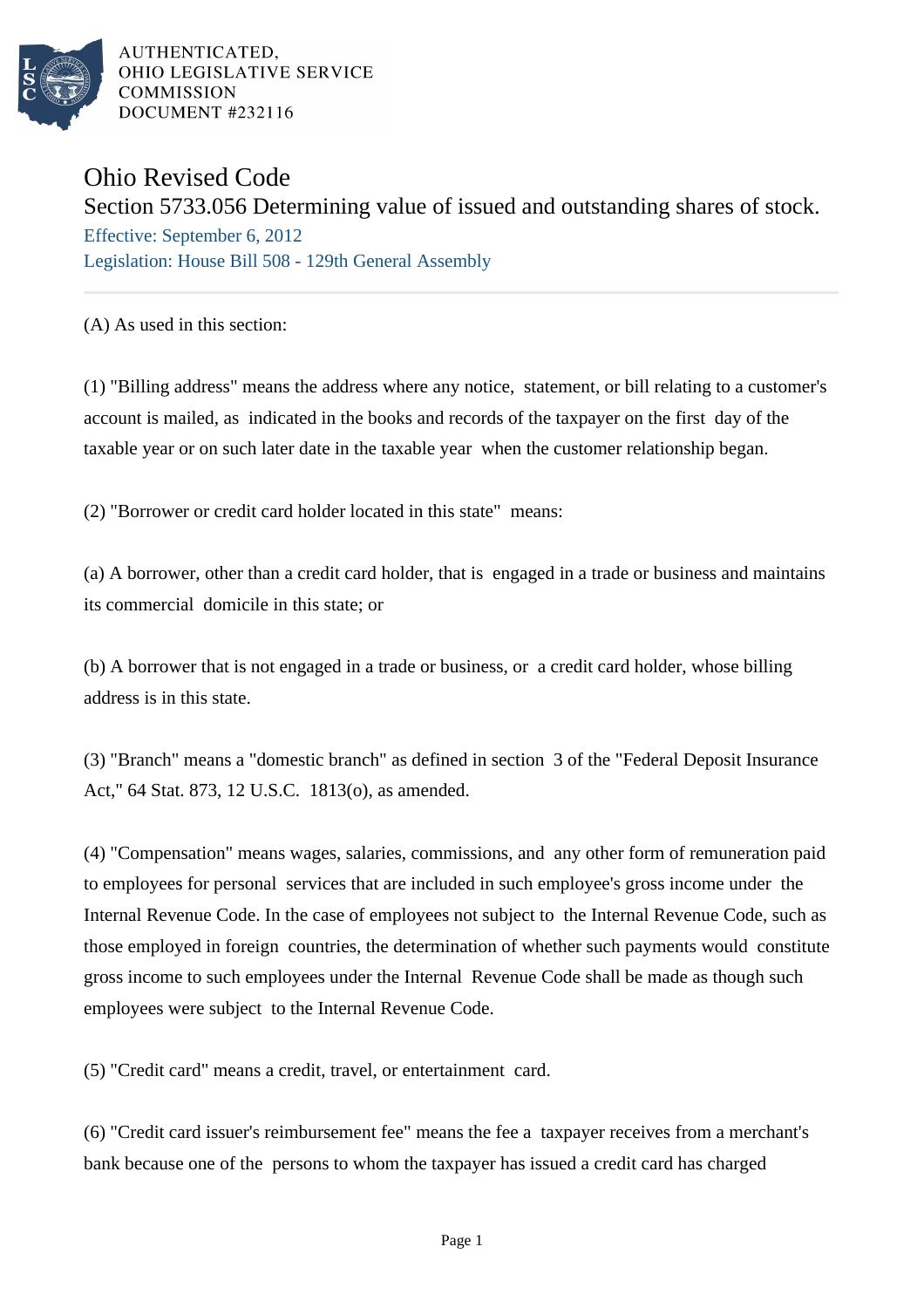

merchandise or services to the credit card.

(7) "Deposits" has the meaning given in section 3 of the "Federal Deposit Insurance Act," 64 Stat. 873, 12 U.S.C. 1813(1), as amended.

(8) "Employee" means, with respect to a particular taxpayer, any individual who under the usual common law rules applicable in determining the employer-employee relationship, has the status of an employee of that taxpayer.

(9) "Gross rents" means the actual sum of money or other consideration payable for the use or possession of property. "Gross rents" includes:

(a) Any amount payable for the use or possession of real property or tangible personal property whether designated as a fixed sum of money or as a percentage of receipts, profits, or otherwise;

(b) Any amount payable as additional rent or in lieu of rent, such as interest, taxes, insurance, repairs, or any other amount required to be paid by the terms of a lease or other arrangement; and

(c) A proportionate part of the cost of any improvement to real property made by or on behalf of the taxpayer which reverts to the owner or lessor upon termination of a lease or other arrangement. The amount to be included in gross rents is the amount of amortization or depreciation allowed in computing the taxable income base for the taxable year. However, where a building is erected on leased land, by or on behalf of the taxpayer, the value of the land is determined by multiplying the gross rent by eight, and the value of the building is determined in the same manner as if owned by the taxpayer.

(d) The following are not included in the term "gross rents":

(i) Reasonable amounts payable as separate charges for water and electric service furnished by the lessor;

(ii) Reasonable amounts payable as service charges for janitorial services furnished by the lessor;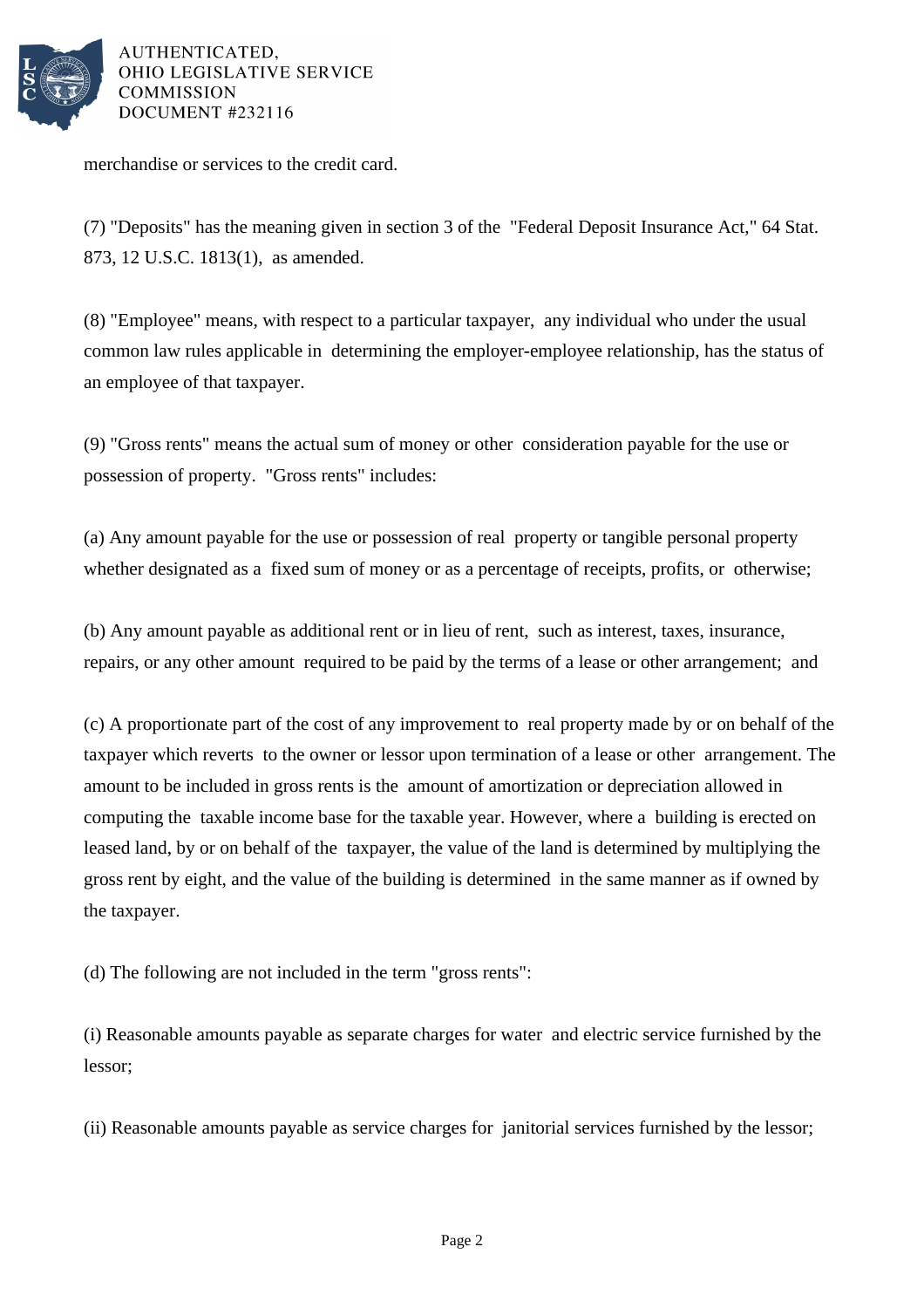

(iii) Reasonable amounts payable for storage, provided such amounts are payable for space not designated and not under the control of the taxpayer; and

(iv) That portion of any rental payment which is applicable to the space subleased from the taxpayer and not used by it.

(10) "Loan" means any extension of credit resulting from direct negotiations between the taxpayer and its customer, or the purchase, in whole or in part, of such extension of credit from another. Loans include debt obligations of subsidiaries, participations, syndications, and leases treated as loans for federal income tax purposes. "Loan" does not include: properties treated as loans under section 595 of the Internal Revenue Code; futures or forward contracts; options; notional principal contracts such as swaps; credit card receivables, including purchased credit card relationships; noninterest bearing balances due from depositor institutions; cash items in the process of collection; federal funds sold; securities purchased under agreements to resell; assets held in a trading account; securities; interests in a real estate mortgage investment conduit or other mortgage-backed or assetbacked security; and other similar items.

(11) "Loan secured by real property" means that fifty per cent or more of the aggregate value of the collateral used to secure a loan or other obligation, when valued at fair market value as of the time the original loan or obligation was incurred, was real property.

(12) "Merchant discount" means the fee, or negotiated discount, charged to a merchant by the taxpayer for the privilege of participating in a program whereby a credit card is accepted in payment for merchandise or services sold to the card holder.

(13) "Participation" means an extension of credit in which an undivided ownership interest is held on a pro rata basis in a single loan or pool of loans and related collateral. In a loan participation, the credit originator initially makes the loan and then subsequently resells all or a portion of it to other lenders. The participation may or may not be known to the borrower.

(14) "Principal base of operations" with respect to transportation property means the place of more or less permanent nature from which the property is regularly directed or controlled. With respect to an employee, the "principal base of operations" means the place of more or less permanent nature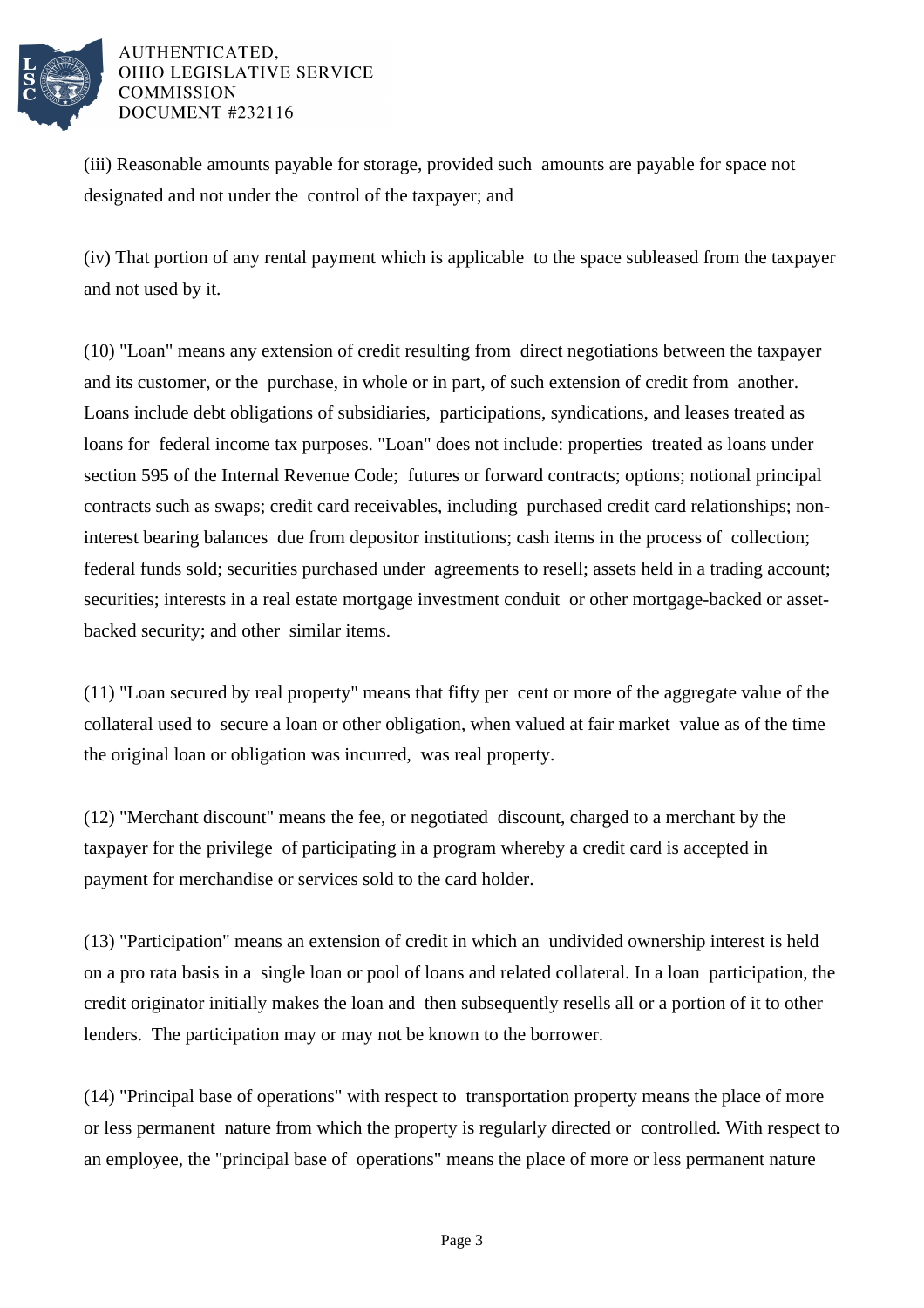

from which the employee regularly (a) starts work and to which the employee customarily returns in order to receive instructions from the employer or (b) communicates with the employee's customers or other persons or (c) performs any other functions necessary to the exercise of the trade or profession at some other point or points.

(15) "Qualified institution" means a financial institution that on or after June 1, 1997:

(a)(i) Has consummated one or more approved transactions with insured banks with different home states that would qualify under section 102 of the "Riegle-Neal Interstate Banking and Branching Efficiency Act of 1994," Public Law 103-328, 108 Stat. 2338;

(ii) Is a federal savings association or federal savings bank that has consummated one or more interstate acquisitions that result in a financial institution that has branches in more than one state; or

(iii) Has consummated one or more approved interstate acquisitions under authority of Title XI of the Revised Code that result in a financial institution that has branches in more than one state; and

(b) Has at least nine per cent of its deposits in this state as of the last day of June prior to the beginning of the tax year.

(16) "Real property owned" and "tangible personal property owned" mean real and tangible personal property, respectively, on which the taxpayer may claim depreciation for federal income tax purposes, or to which the taxpayer holds legal title and on which no other person may claim depreciation for federal income tax purposes, or could claim depreciation if subject to federal income tax. Real and tangible personal property do not include coin, currency, or property acquired in lieu of or pursuant to a foreclosure.

(17) "Regular place of business" means an office at which the taxpayer carries on its business in a regular and systematic manner and which is continuously maintained, occupied, and used by employees of the taxpayer.

(18) "State" means a state of the United States, the District of Columbia, the commonwealth of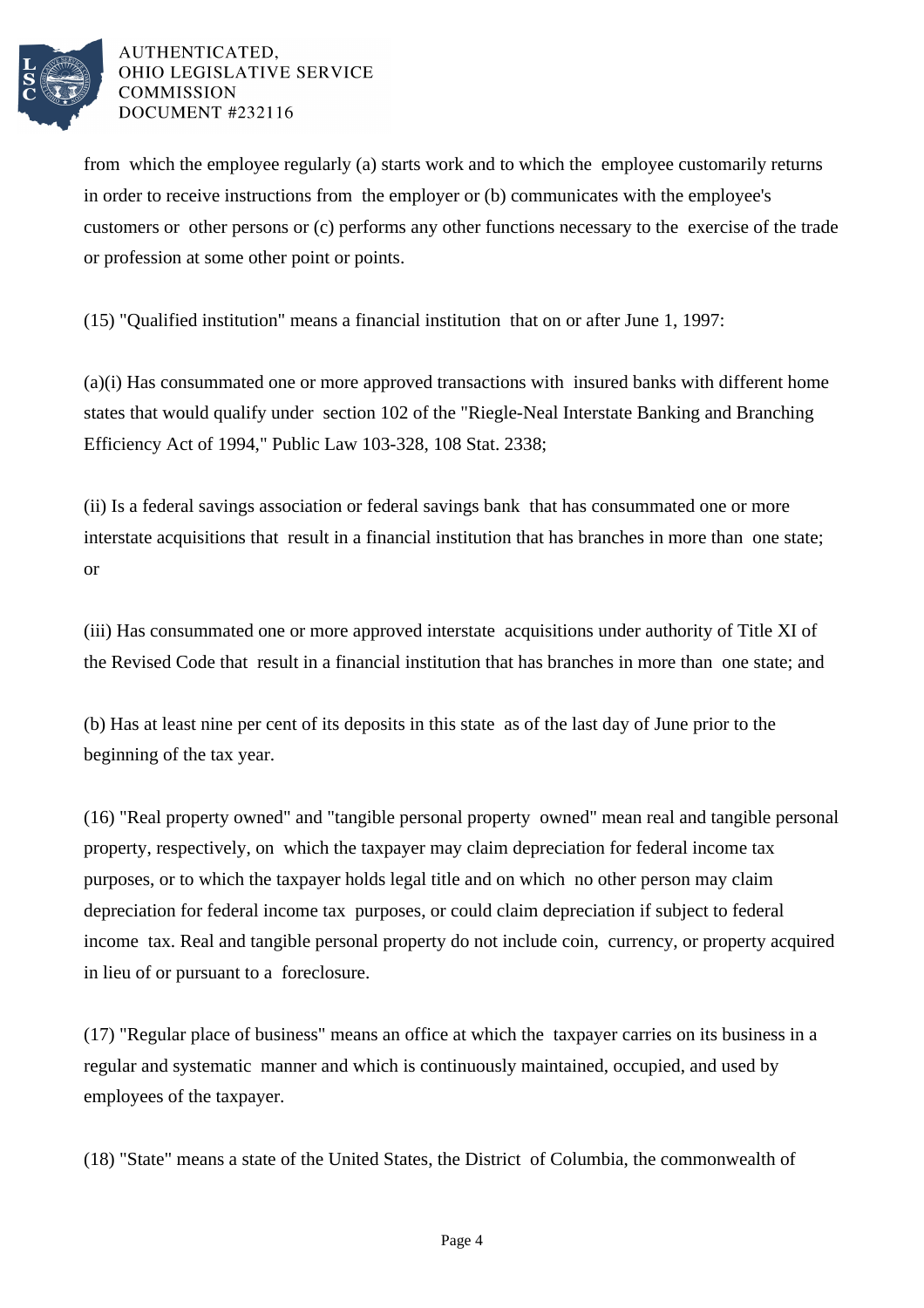

Puerto Rico, or any territory or possession of the United States.

(19) "Syndication" means an extension of credit in which two or more persons fund and each person is at risk only up to a specified percentage of the total extension of credit or up to a specified dollar amount.

(20) "Transportation property" means vehicles and vessels capable of moving under their own power, such as aircraft, trains, water vessels and motor vehicles, as well as any equipment or containers attached to such property, such as rolling stock, barges, trailers, or the like.

(21) "Qualified financial institution" means a financial institution in which not less than eighty per cent of the financial institution's ownership interest is owned directly or indirectly by a grandfathered unitary savings and loan holding company described in 12 U.S.C. 1467a(c)(9)(C).

(B) The annual financial institution report determines the value of the issued and outstanding shares of stock of the taxpayer, and is the base or measure of the franchise tax liability. Such determination shall be made as of the date shown by the report to have been the beginning of the financial institution's annual accounting period that includes the first day of January of the tax year. For purposes of this section, division (A) of section 5733.05, and division (D) of section 5733.06 of the Revised Code, the value of the issued and outstanding shares of stock of the financial institution shall include the total value, as shown by the books of the financial institution, of its capital, surplus, whether earned or unearned, undivided profits, and reserves, but exclusive of:

(1) Reserves for accounts receivable, depreciation, depletion, and any other valuation reserves with respect to specific assets;

(2) Taxes due and payable during the year for which such report was made;

(3) Voting stock and participation certificates in corporations chartered pursuant to the "Farm Credit Act of 1971," 85 Stat. 597, 12 U.S.C. 2091, as amended;

(4) Good will, appreciation, and abandoned property as set up in the annual report of the financial institution, provided a certified balance sheet of the company is made available upon the request of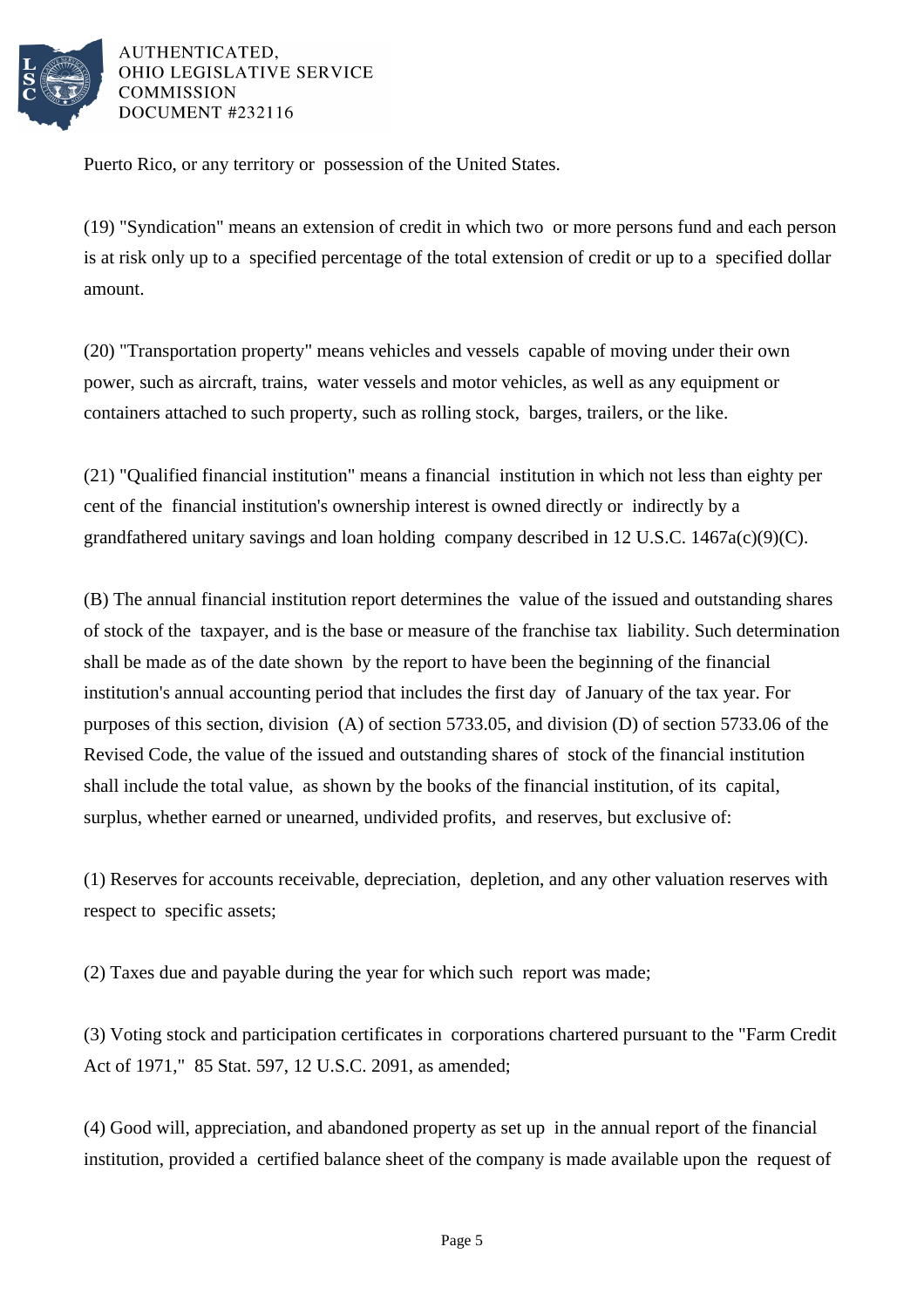

the tax commissioner. Such balance sheet shall not be a part of the public records, but shall be a confidential report for use of the tax commissioner only.

(5) A portion of the value of the issued and outstanding shares of stock of such financial institution equal to the amount obtained by multiplying such value by the quotient obtained by:

(a) Dividing (1) the amount of the financial institution's assets, as shown on its books, represented by investments in the capital stock and indebtedness of public utilities, except electric companies and combined companies, and, for tax years 2005 and thereafter, telephone companies, of which at least eighty per cent of the utility's issued and outstanding common stock is owned by the financial institution by (2) the total assets of such financial institution as shown on its books;

(b) Dividing (1) the amount of the financial institution's assets, as shown on its books, represented by investments in the capital stock and indebtedness of insurance companies of which at least eighty per cent of the insurance company's issued and outstanding common stock is owned by the financial institution by (2) the total assets of such financial institution as shown on its books;

(c) Dividing (1) the amount of the financial institution's assets, as shown on its books, represented by investments in the capital stock and indebtedness of other financial institutions of which at least twenty-five per cent of the other financial institution's issued and outstanding common stock is owned by the financial institution by (2) the total assets of the financial institution as shown on its books. Division (B)(5)(c) of this section applies only with respect to such other financial institutions that for the tax year immediately following the taxpayer's taxable year will pay the tax imposed by division (D) of section 5733.06 of the Revised Code.

(6) Land that has been determined pursuant to section 5713.31 of the Revised Code by the county auditor of the county in which the land is located to be devoted exclusively to agricultural use as of the first Monday of June in the financial institution's taxable year.

(7) Property within this state used exclusively during the taxable year for qualified research as defined in section 5733.05 of the Revised Code.

(C) Except as provided under division (I) of this section, the base upon which the tax levied under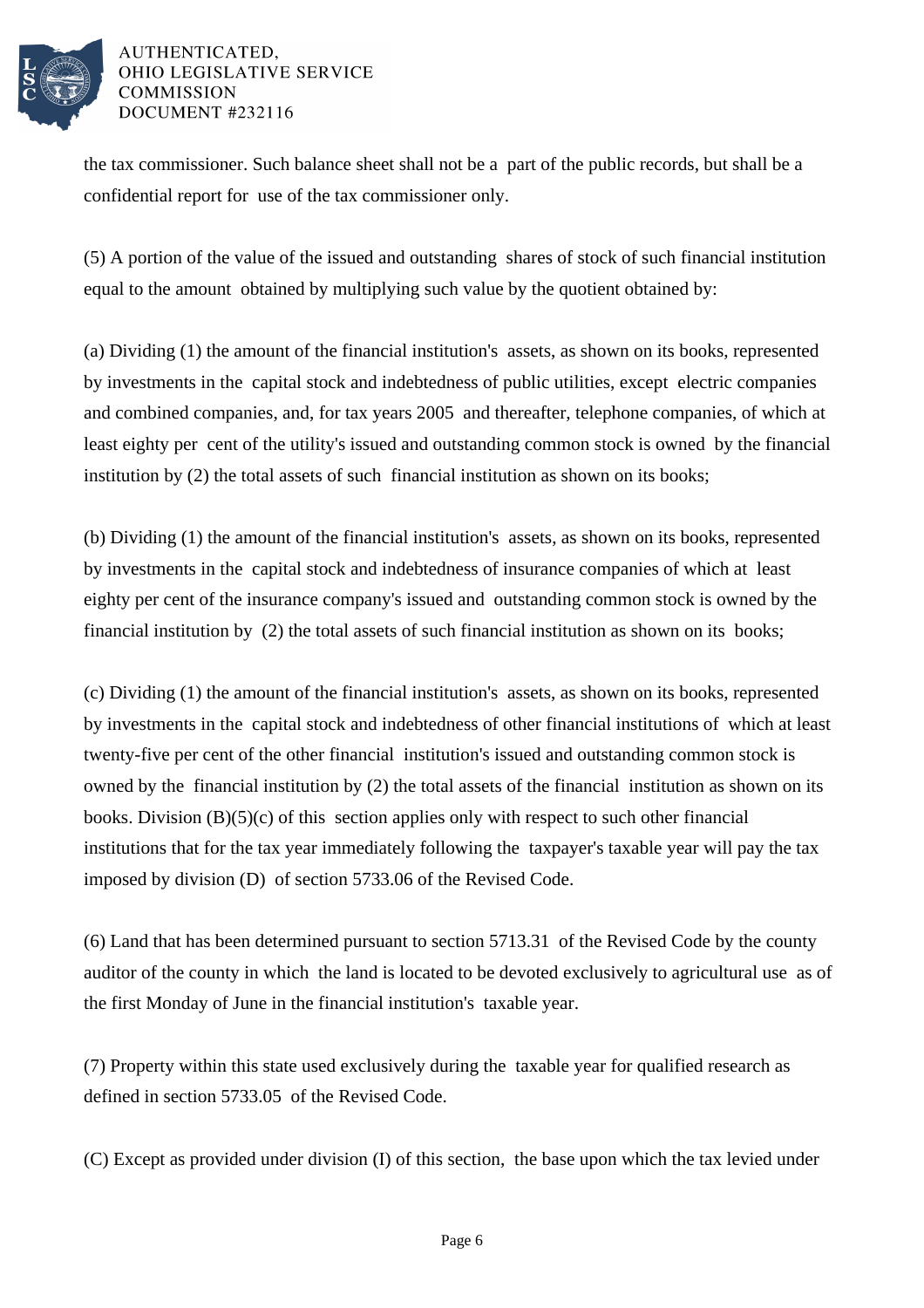

division (D) of section 5733.06 of the Revised Code shall be computed by multiplying the value of a financial institution's issued and outstanding shares of stock as determined in division (B) of this section by a fraction. The numerator of the fraction is the sum of the following: the property factor multiplied by fifteen, the payroll factor multiplied by fifteen, and the sales factor multiplied by seventy. The denominator of the fraction is one hundred, provided that the denominator shall be reduced by fifteen if the property factor has a denominator of zero, by fifteen if the payroll factor has a denominator of zero, and by seventy if the sales factor has a denominator of zero.

(D) A financial institution shall calculate the property factor as follows:

(1) The property factor is a fraction, the numerator of which is the average value of real property and tangible personal property rented to the taxpayer that is located or used within this state during the taxable year, the average value of real and tangible personal property owned by the taxpayer that is located or used within this state during the taxable year, and the average value of the taxpayer's loans and credit card receivables that are located within this state during the taxable year; and the denominator of which is the average value of all such property located or used within and without this state during the taxable year.

(2)(a) The value of real property and tangible personal property owned by the taxpayer is the original cost or other basis of such property for federal income tax purposes without regard to depletion, depreciation, or amortization.

(b) Loans are valued at their outstanding principal balance, without regard to any reserve for bad debts. If a loan is charged-off in whole or in part for federal income tax purposes, the portion of the loan charged-off is not outstanding. A specifically allocated reserve established pursuant to financial accounting guidelines which is treated as charged-off for federal income tax purposes shall be treated as charged-off for purposes of this section.

(c) Credit card receivables are valued at their outstanding principal balance, without regard to any reserve for bad debts. If a credit card receivable is charged-off in whole or in part for federal income tax purposes, the portion of the receivable charged-off is not outstanding.

(3) The average value of property owned by the taxpayer is computed on an annual basis by adding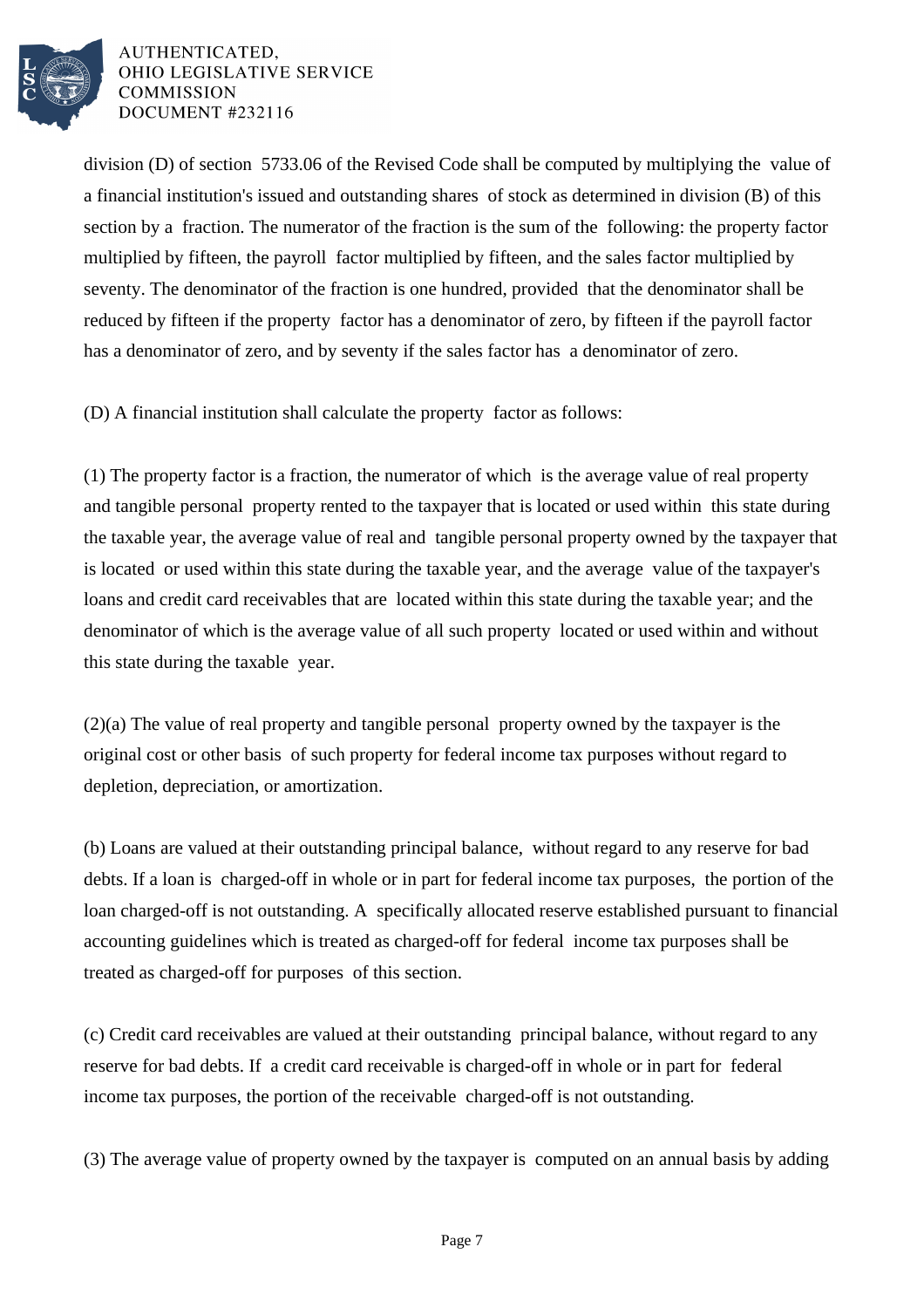

the value of the property on the first day of the taxable year and the value on the last day of the taxable year and dividing the sum by two. If averaging on this basis does not properly reflect average value, the tax commissioner may require averaging on a more frequent basis. The taxpayer may elect to average on a more frequent basis. When averaging on a more frequent basis is required by the tax commissioner or is elected by the taxpayer, the same method of valuation must be used consistently by the taxpayer with respect to property within and without this state and on all subsequent returns unless the taxpayer receives prior permission from the tax commissioner or the tax commissioner requires a different method of determining value.

(4)(a) The average value of real property and tangible personal property that the taxpayer has rented from another and is not treated as property owned by the taxpayer for federal income tax purposes, shall be determined annually by multiplying the gross rents payable during the taxable year by eight.

(b) Where the use of the general method described in division (D)(4)(a) of this section results in inaccurate valuations of rented property, any other method which properly reflects the value may be adopted by the tax commissioner or by the taxpayer when approved in writing by the tax commissioner. Once approved, such other method of valuation must be used on all subsequent returns unless the taxpayer receives prior approval from the tax commissioner or the tax commissioner requires a different method of valuation.

(5)(a) Except as described in division (D)(5)(b) of this section, real property and tangible personal property owned by or rented to the taxpayer is considered to be located within this state if it is physically located, situated, or used within this state.

(b) Transportation property is included in the numerator of the property factor to the extent that the property is used in this state. The extent an aircraft will be deemed to be used in this state and the amount of value that is to be included in the numerator of this state's property factor is determined by multiplying the average value of the aircraft by a fraction, the numerator of which is the number of landings of the aircraft in this state and the denominator of which is the total number of landings of the aircraft everywhere. If the extent of the use of any transportation property within this state cannot be determined, then the property will be deemed to be used wholly in the state in which the property has its principal base of operations. A motor vehicle will be deemed to be used wholly in the state in which it is registered.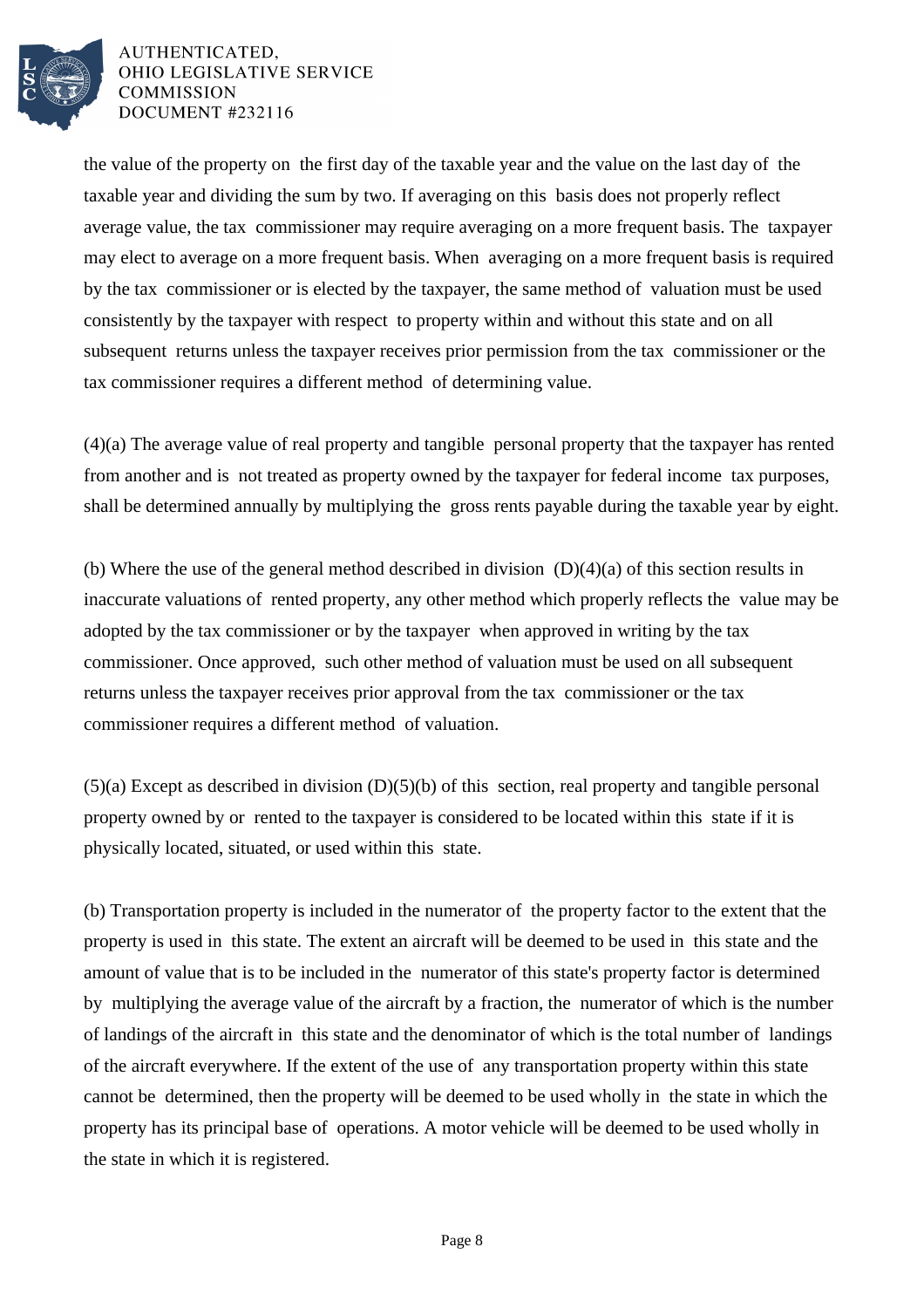

 $(6)(a)(i)$  A loan, other than a loan or advance described in division  $(D)(6)(d)$  of this section, is considered to be located within this state if it is properly assigned to a regular place of business of the taxpayer within this state.

(ii) A loan is properly assigned to the regular place of business with which it has a preponderance of substantive contacts. A loan assigned by the taxpayer to a regular place of business without the state shall be presumed to have been properly assigned if:

(I) The taxpayer has assigned, in the regular course of its business, such loan on its records to a regular place of business consistent with federal or state regulatory requirements;

(II) Such assignment on its records is based upon substantive contacts of the load to such regular place of business; and

(III) The taxpayer uses the records reflecting assignment of loans for the filing of all state and local tax returns for which an assignment of loans to a regular place of business is required.

(iii) The presumption of proper assignment of a loan provided in division  $(D)(6)(a)(ii)$  of this section may be rebutted upon a showing by the tax commissioner, supported by a preponderance of the evidence, that the preponderance of substantive contacts regarding such loan did not occur at the regular place of business to which it was assigned on the taxpayer's records. When such presumption has been rebutted, the loan shall then be located within this state if (1) the taxpayer had a regular place of business within this state at the time the loan was made; and (2) the taxpayer fails to show, by a preponderance of the evidence, that the preponderance of substantive contacts regarding such loan did not occur within this state.

(b) In the case of a loan which is assigned by the taxpayer to a place without this state which is not a regular place of business, it shall be presumed, subject to rebuttal by the taxpayer on a showing supported by the preponderance of evidence, that the preponderance of substantive contacts regarding the loan occurred within this state if, at the time the loan was made the taxpayer's commercial domicile was within this state.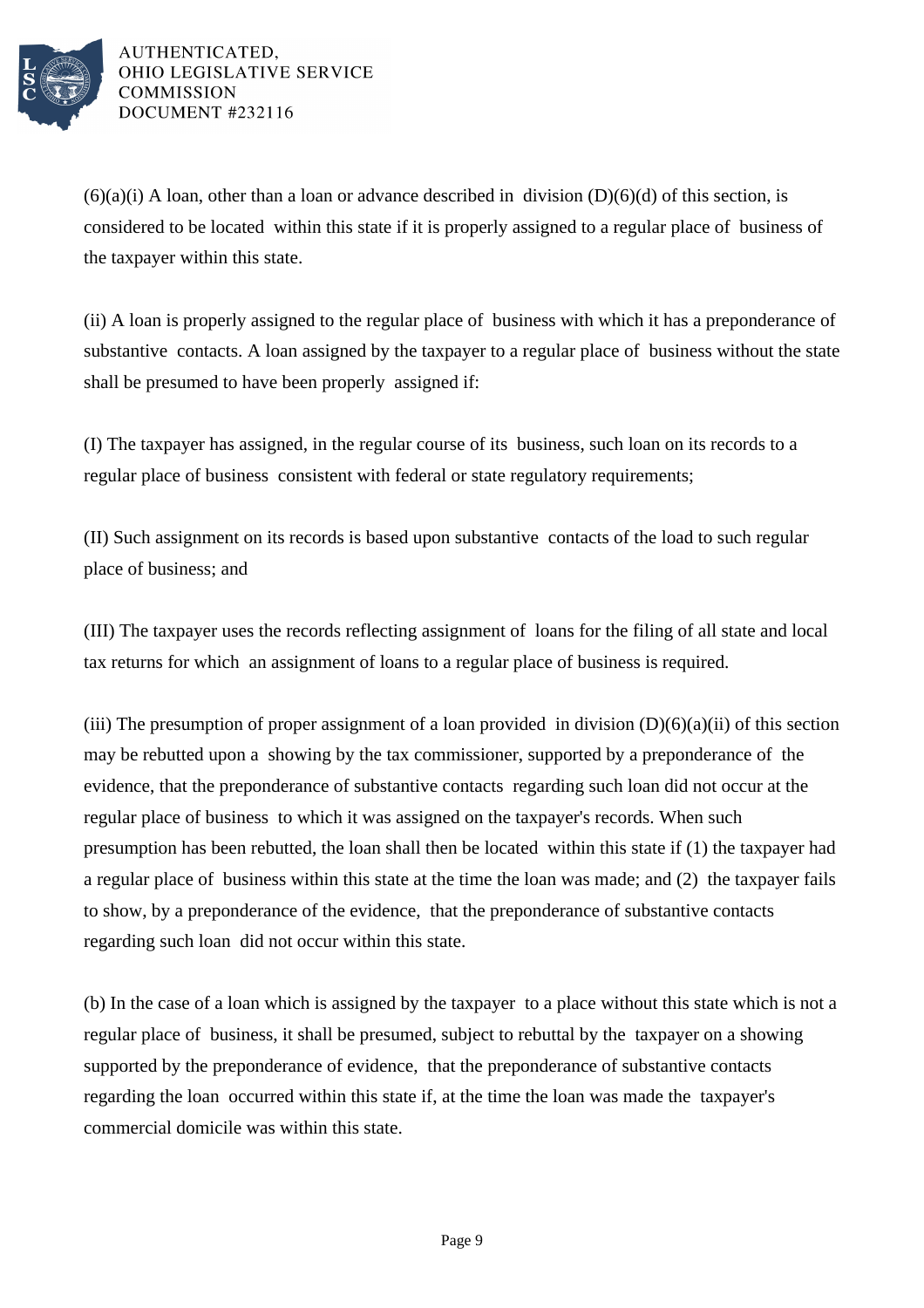

(c) To determine the state in which the preponderance of substantive contacts relating to a loan have occurred, the facts and circumstances regarding the loan at issue shall be reviewed on a case-bycase basis and consideration shall be given to such activities as the solicitation, investigation, negotiation, approval, and administration of the loan. The terms "solicitation," "investigation," "negotiation," "approval," and "administration" are defined as follows:

(i) "Solicitation" is either active or passive. Active solicitation occurs when an employee of the taxpayer initiates the contact with the customer. Such activity is located at the regular place of business which the taxpayer's employee is regularly connected with or working out of, regardless of where the services of such employee were actually performed. Passive solicitation occurs when the customer initiates the contact with the taxpayer. If the customer's initial contact was not at a regular place of business of the taxpayer, the regular place of business, if any, where the passive solicitation occurred is determined by the facts in each case.

(ii) "Investigation" is the procedure whereby employees of the taxpayer determine the creditworthiness of the customer as well as the degree of risk involved in making a particular agreement. Such activity is located at the regular place of business which the taxpayer's employees are regularly connected with or working out of, regardless of where the services of such employees were actually performed.

(iii) Negotiation is the procedure whereby employees of the taxpayer and its customer determine the terms of the agreement, such as the amount, duration, interest rate, frequency of repayment, currency denomination, and security required. Such activity is located at the regular place of business to which the taxpayer's employees are regularly connected or working from, regardless of where the services of such employees were actually performed.

(iv) "Approval" is the procedure whereby employees or the board of directors of the taxpayer make the final determination whether to enter into the agreement. Such activity is located at the regular place of business to which the taxpayer's employees are regularly connected or working from, regardless of where the services of such employees were actually performed. If the board of directors makes the final determination, such activity is located at the commercial domicile of the taxpayer.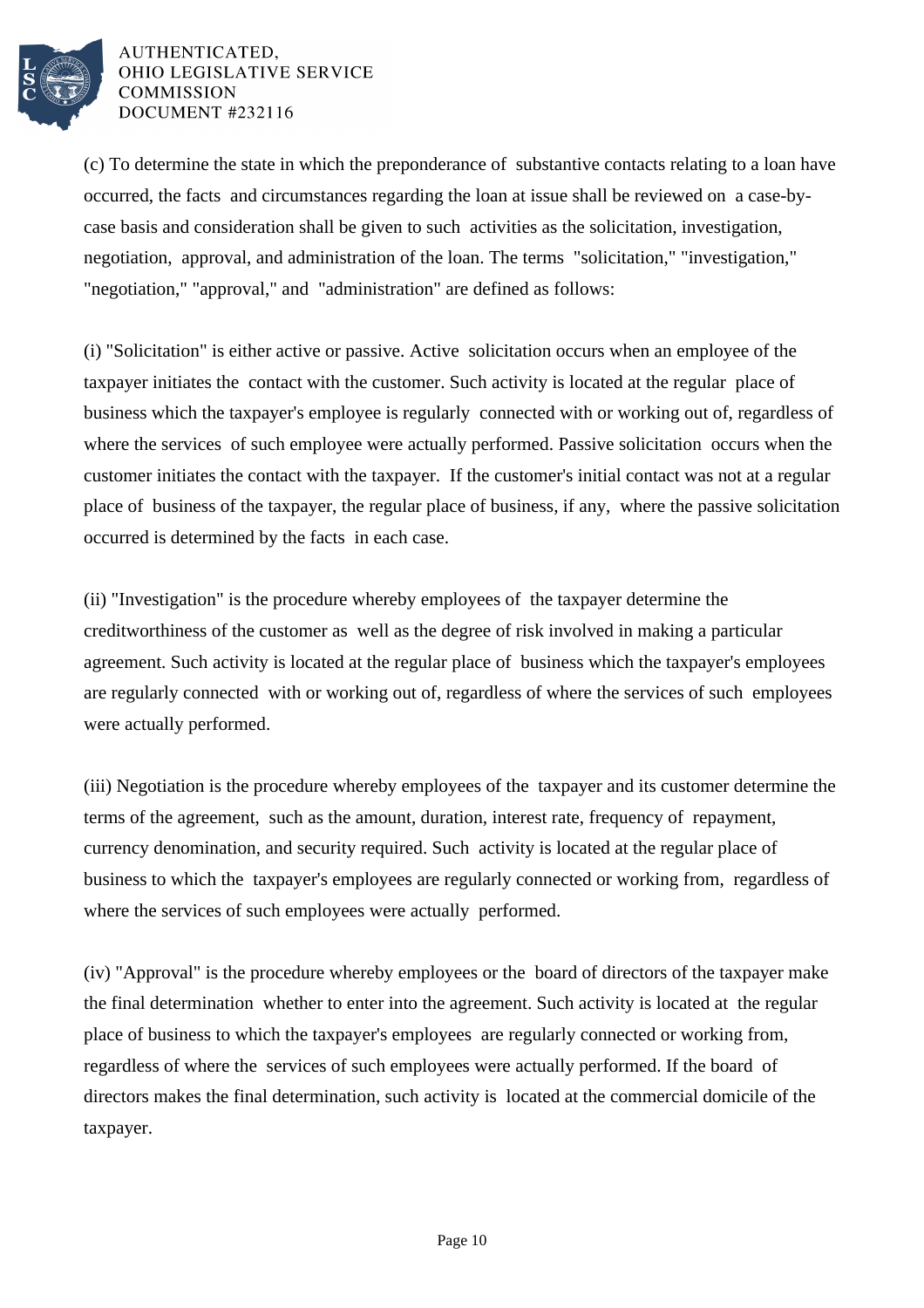

(v) "Administration" is the process of managing the account. This process includes bookkeeping, collecting the payments, corresponding with the customer, reporting to management regarding the status of the agreement, and proceeding against the borrower or the security interest if the borrower is in default. Such activity is located at the regular place of business that oversees this activity.

(d) A loan or advance to a subsidiary corporation at least fifty-one per cent of whose common stock is owned by the financial institution shall be allocated in and out of the state by the application of a ratio whose numerator is the sum of the net book value of the subsidiary's real property owned in this state and the subsidiary's tangible personal property owned in this state and whose denominator is the sum of the subsidiary's real property owned wherever located and the subsidiary's tangible personal property owned wherever located. For purposes of calculating this ratio, the taxpayer shall determine net book value in accordance with generally accepted accounting principles. If the subsidiary corporation owns at least fifty-one per cent of the common stock of another corporation, the ratio shall be calculated by including the other corporation's real property and tangible personal property. The calculation of the ratio applies with respect to all lower-tiered subsidiaries, provided that the immediate parent corporation of the subsidiary owns at least fifty-one per cent of the common stock of that subsidiary.

(7) For purposes of determining the location of credit card receivables, credit card receivables shall be treated as loans and shall be subject to division (D)(6) of this section.

(8) A loan that has been properly assigned to a state shall, absent any change of material fact, remain assigned to that state for the length of the original term of the loan. Thereafter, the loan may be properly assigned to another state if the loan has a preponderance of substantive contact to a regular place of business there.

(E) A financial institution shall calculate the payroll factor as follows:

(1) The payroll factor is a fraction, the numerator of which is the total amount paid in this state during the taxable year by the taxpayer for compensation, and the denominator of which is the total compensation paid both within and without this state during the taxable year.

(2) Compensation is paid in this state if any one of the following tests, applied consecutively, is met: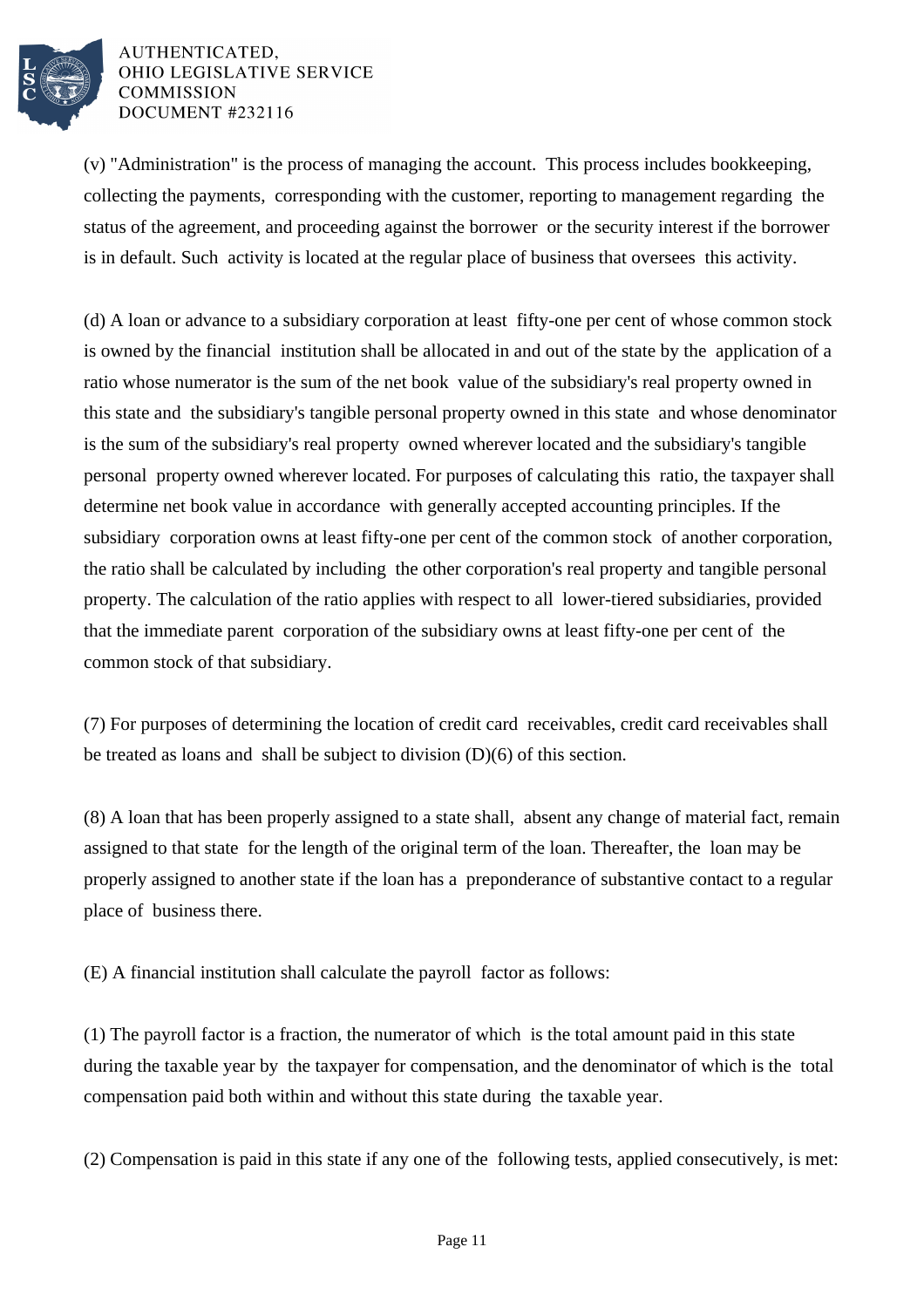

(a) The employee's services are performed entirely within this state.

(b) The employee's services are performed both within and without this state, but the service performed without this state is incidental to the employee's service within this state. The term "incidental" means any service which is temporary or transitory in nature, or which is rendered in connection with an isolated transaction.

(c) The employee's services are performed both within and without this state, and:

(i) The employee's principal base of operations is within this state; or

(ii) There is no principal base of operations in any state in which some part of the services are performed, but the place from which the services are directed or controlled is in this state; or

(iii) The principal base of operations and the place from which the services are directed or controlled are not in any state in which some part of the service is performed but the employee's residence is in this state.

(F) A financial institution shall calculate the sales factor as follows:

(1) The sales factor is a fraction, the numerator of which is the receipts of the taxpayer in this state during the taxable year and the denominator of which is the receipts of the taxpayer within and without this state during the taxable year. The method of calculating receipts for purposes of the denominator is the same as the method used in determining receipts for purposes of the numerator.

(2) The numerator of the sales factor includes receipts from the lease or rental of real property owned by the taxpayer if the property is located within this state, or receipts from the sublease of real property if the property is located within this state.

 $(3)(a)$  Except as described in division  $(F)(3)(b)$  of this section the numerator of the sales factor includes receipts from the lease or rental of tangible personal property owned by the taxpayer if the property is located within this state when it is first placed in service by the lessee.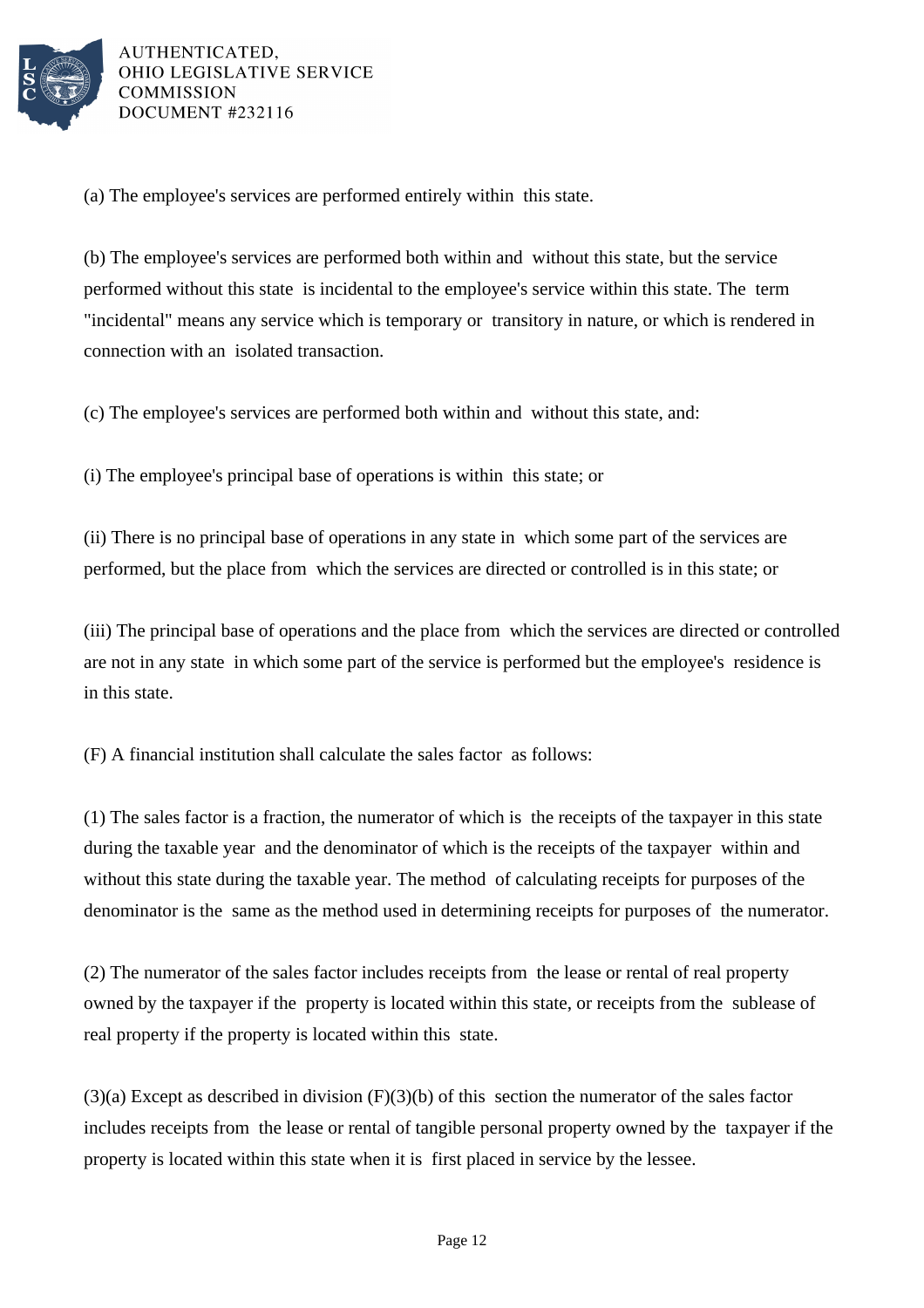

(b) Receipts from the lease or rental of transportation property owned by the taxpayer are included in the numerator of the sales factor to the extent that the property is used in this state. The extent an aircraft will be deemed to be used in this state and the amount of receipts that is to be included in the numerator of this state's sales factor is determined by multiplying all the receipts from the lease or rental of the aircraft by a fraction, the numerator of which is the number of landings of the aircraft in this state and the denominator of which is the total number of landings of the aircraft. If the extent of the use of any transportation property within this state cannot be determined, then the property will be deemed to be used wholly in the state in which the property has its principal base of operations. A motor vehicle will be deemed to be used wholly in the state in which it is registered.

(4)(a) The numerator of the sales factor includes interest and fees or penalties in the nature of interest from loans secured by real property if the property is located within this state. If the property is located both within this state and one or more other states, the receipts described in this paragraph are included in the numerator of the sales factor if more than fifty per cent of the fair market value of the real property is located within this state. If more than fifty per cent of the fair market value of the real property is not located within any one state, then the receipts described in this paragraph shall be included in the numerator of the sales factor if the borrower is located in this state.

(b) The determination of whether the real property securing a loan is located within this state shall be made as of the time the original agreement was made and any and all subsequent substitutions of collateral shall be disregarded.

(5) The numerator of the sales factor includes interest and fees or penalties in the nature of interest from loans not secured by real property if the borrower is located in this state.

(6) The numerator of the sales factor includes net gains from the sale of loans. Net gains from the sale of loans includes income recorded under the coupon stripping rules of section 1286 of the Internal Revenue Code.

(a) The amount of net gains, but not less than zero, from the sale of loans secured by real property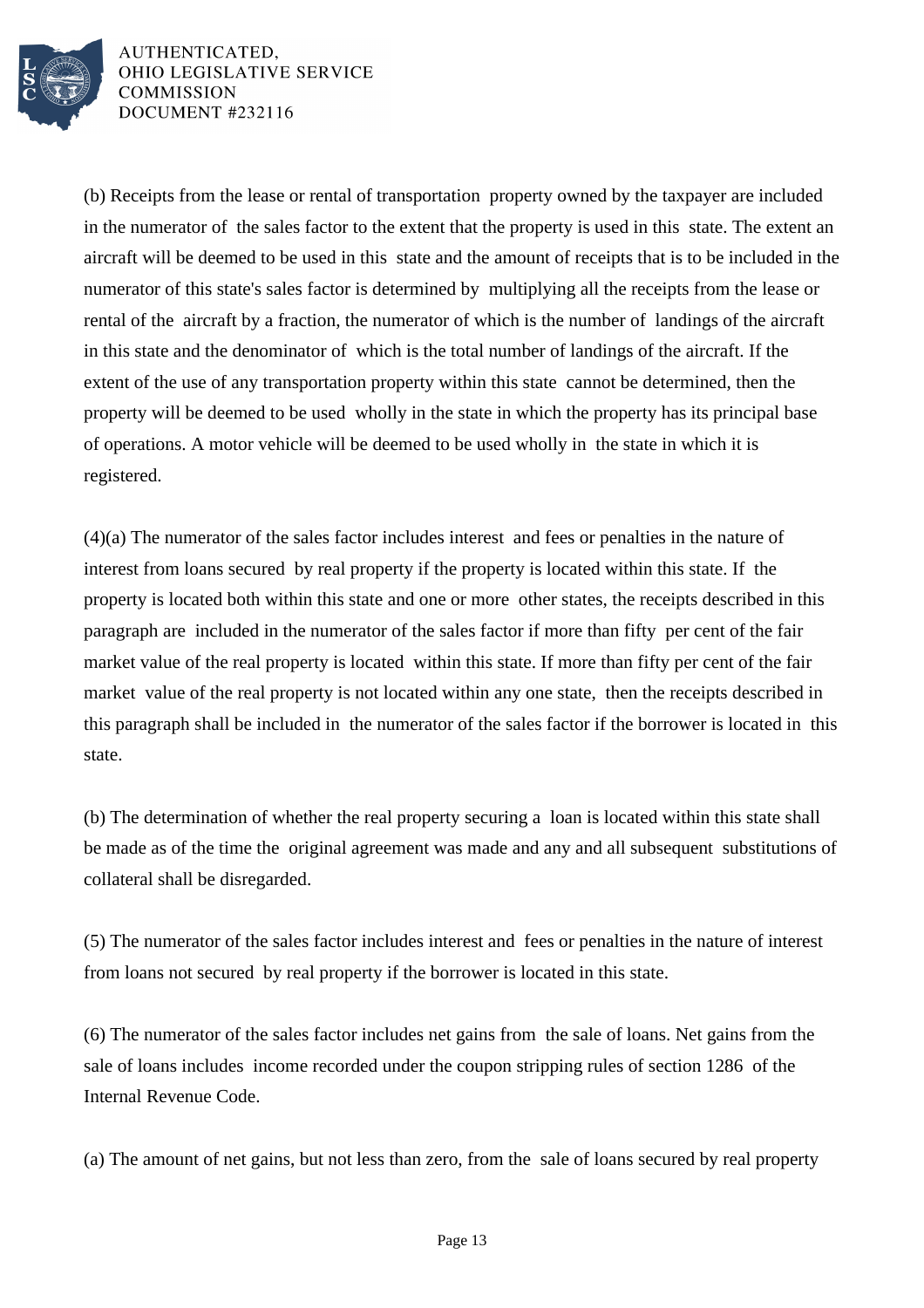

included in the numerator is determined by multiplying such net gains by a fraction the numerator of which is the amount included in the numerator of the sales factor pursuant to division (F)(4) of this section and the denominator of which is the total amount of interest and fees or penalties in the nature of interest from loans secured by real property.

(b) The amount of net gains, but not less than zero, from the sale of loans not secured by real property included in the numerator is determined by multiplying such net gains by a fraction the numerator of which is the amount included in the numerator of the sales factor pursuant to division (F)(5) of this section and the denominator of which is the total amount of interest and fees or penalties in the nature of interest from loans not secured by real property.

(7) The numerator of the sales factor includes interest and fees or penalties in the nature of interest from credit card receivables and receipts from fees charged to card holders, such as annual fees, if the billing address of the card holder is in this state.

(8) The numerator of the sales factor includes net gains, but not less than zero, from the sale of credit card receivables multiplied by a fraction, the numerator of which is the amount included in the numerator of the sales factor pursuant to division (F)(7) of this section and the denominator of which is the taxpayer's total amount of interest and fees or penalties in the nature of interest from credit card receivables and fees charged to card holders.

(9) The numerator of the sales factor includes all credit card issuer's reimbursement fees multiplied by a fraction, the numerator of which is the amount included in the numerator of the sales factor pursuant to division (F)(7) of this section and the denominator of which is the taxpayer's total amount of interest and fees or penalties in the nature of interest from credit card receivables and fees charged to card holders.

(10) The numerator of the sales factor includes receipts from merchant discount if the commercial domicile of the merchant is in this state. Such receipts shall be computed net of any card holder charge backs, but shall not be reduced by any interchange transaction fees or by any issuer's reimbursement fees paid to another for charges made by its card holders.

(11)(a)(i) The numerator of the sales factor includes loan servicing fees derived from loans secured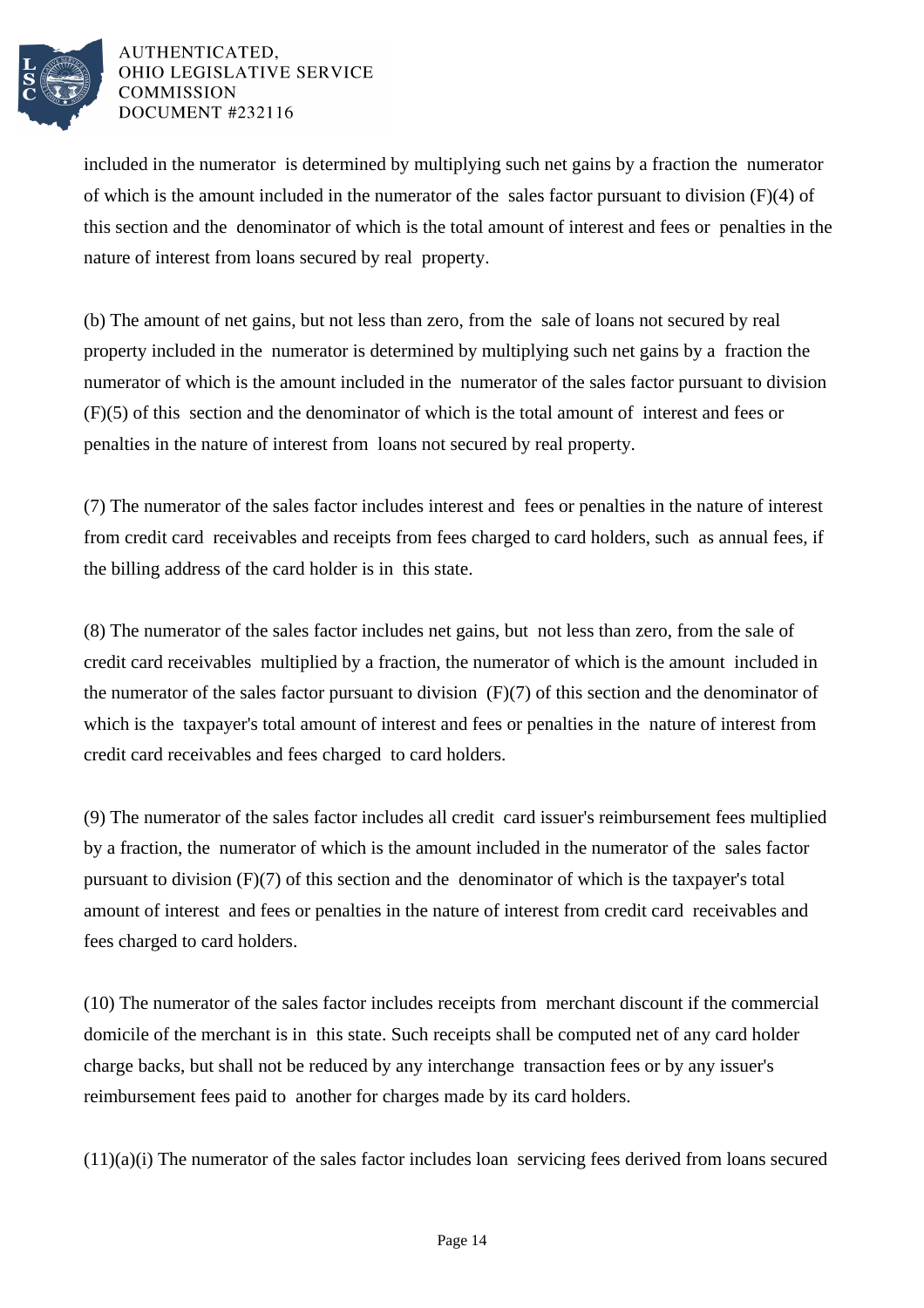

by real property multiplied by a fraction the numerator of which is the amount included in the numerator of the sales factor pursuant to division (F)(4) of this section and the denominator of which is the total amount of interest and fees or penalties in the nature of interest from loans secured by real property.

(ii) The numerator of the sales factor includes loan servicing fees derived from loans not secured by real property multiplied by a fraction the numerator of which is the amount included in the numerator of the sales factor pursuant to division (F)(5) of this section and the denominator of which is the total amount of interest and fees or penalties in the nature of interest from loans not secured by real property.

(b) In circumstances in which the taxpayer receives loan servicing fees for servicing either the secured or the unsecured loans of another, the numerator of the sales factor shall include such fees if the borrower is located in this state.

(12) The numerator of the sales factor includes receipts from services not otherwise apportioned under this section if the service is performed in this state. If the service is performed both within and without this state, the numerator of the sales factor includes receipts from services not otherwise apportioned under this section, if a greater proportion of the income-producing activity is performed in this state based on cost of performance.

(13)(a) Interest, dividends, net gains, but not less than zero, and other income from investment assets and activities and from trading assets and activities shall be included in the sales factor. Investment assets and activities and trading assets and activities include but are not limited to: investment securities; trading account assets; federal funds; securities purchased and sold under agreements to resell or repurchase; options; futures contracts; forward contracts; notional principal contracts such as swaps; equities; and foreign currency transactions. With respect to the investment and trading assets and activities described in divisions  $(F)(13)(a)(i)$  and  $(ii)$  of this section, the sales factor shall include the amounts described in such divisions.

(i) The sales factor shall include the amount by which interest from federal funds sold and securities purchased under resale agreements exceeds interest expense on federal funds purchased and securities sold under repurchase agreements.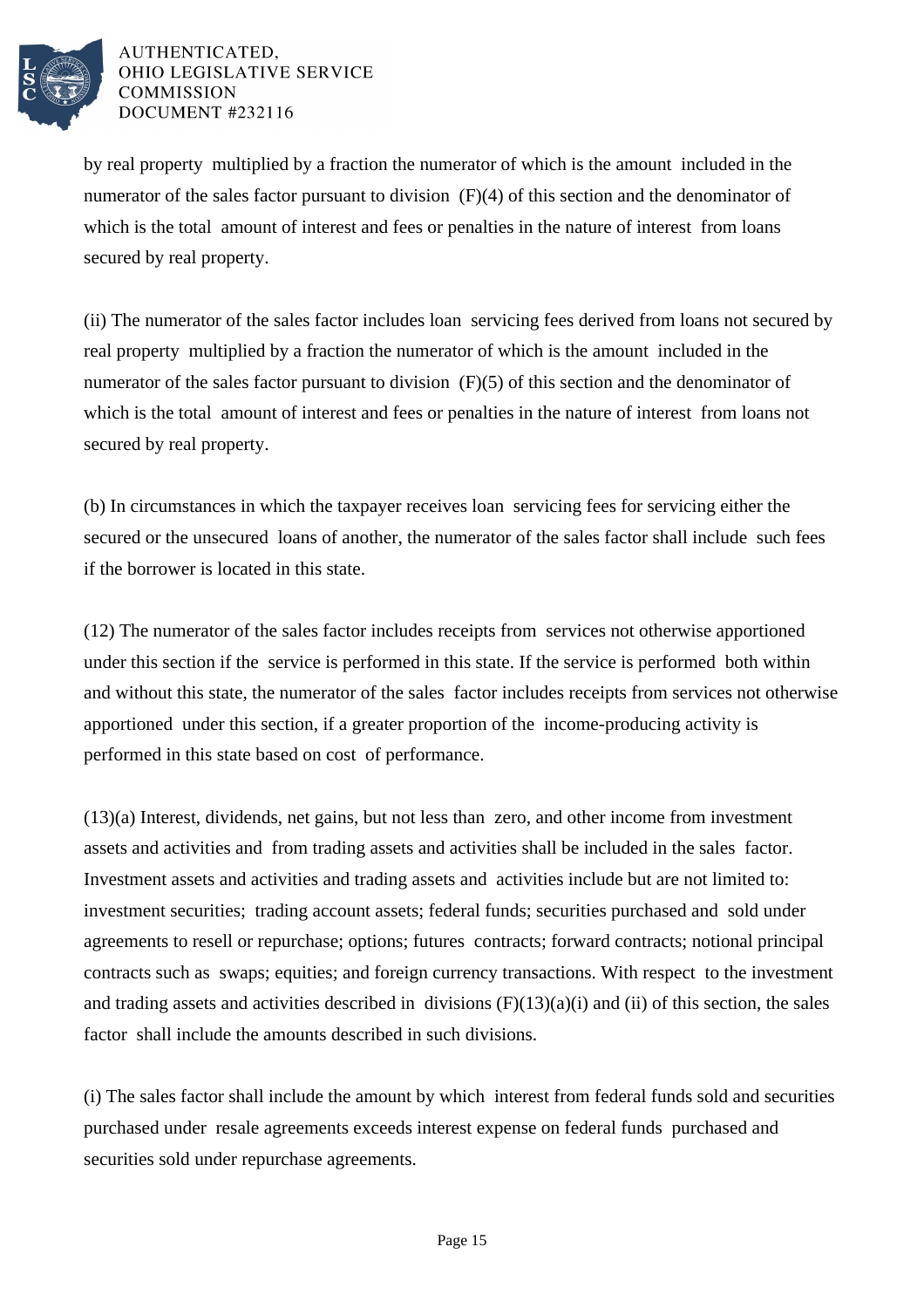

(ii) The sales factor shall include the amount by which interest, dividends, gains, and other income from trading assets and activities, including, but not limited to, assets and activities in the matched book, in the arbitrage book, and foreign currency transactions, exceed amounts paid in lieu of interest, amounts paid in lieu of dividends, and losses from such assets and activities.

(b) The numerator of the sales factor includes interest, dividends, net gains, but not less than zero, and other income from investment assets and activities and from trading assets and activities described in division  $(F)(13)(a)$  of this section that are attributable to this state.

(i) The amount of interest, other than interest described in division  $(F)(13)(b)(iv)$  of this section, dividends, other than dividends described in that division, net gains, but not less than zero, and other income from investment assets and activities in the investment account to be attributed to this state and included in the numerator is determined by multiplying all such income from such assets and activities by a fraction, the numerator of which is the average value of such assets which are properly assigned to a regular place of business of the taxpayer within this state and the denominator of which is the average value of all such assets.

(ii) The amount of interest from federal funds sold and purchased and from securities purchased under resale agreements and securities sold under repurchase agreements attributable to this state and included in the numerator is determined by multiplying the amount described in division  $(F)(13)(a)(i)$  of this section from such funds and such securities by a fraction, the numerator of which is the average value of federal funds sold and securities purchased under agreements to resell which are properly assigned to a regular place of business of the taxpayer within this state and the denominator of which is the average value of all such funds and such securities.

(iii) The amount of interest, dividends, gains, and other income from trading assets and activities, including but not limited to assets and activities in the matched book, in the arbitrage book, and foreign currency transaction, but excluding amounts described in division (F)(13)(b)(i) or (ii) of this section, attributable to this state and included in the numerator is determined by multiplying the amount described in division  $(F)(13)(a)(ii)$  of this section by a fraction, the numerator of which is the average value of such trading assets which are properly assigned to a regular place of business of the taxpayer within this state and the denominator of which is the average value of all such assets.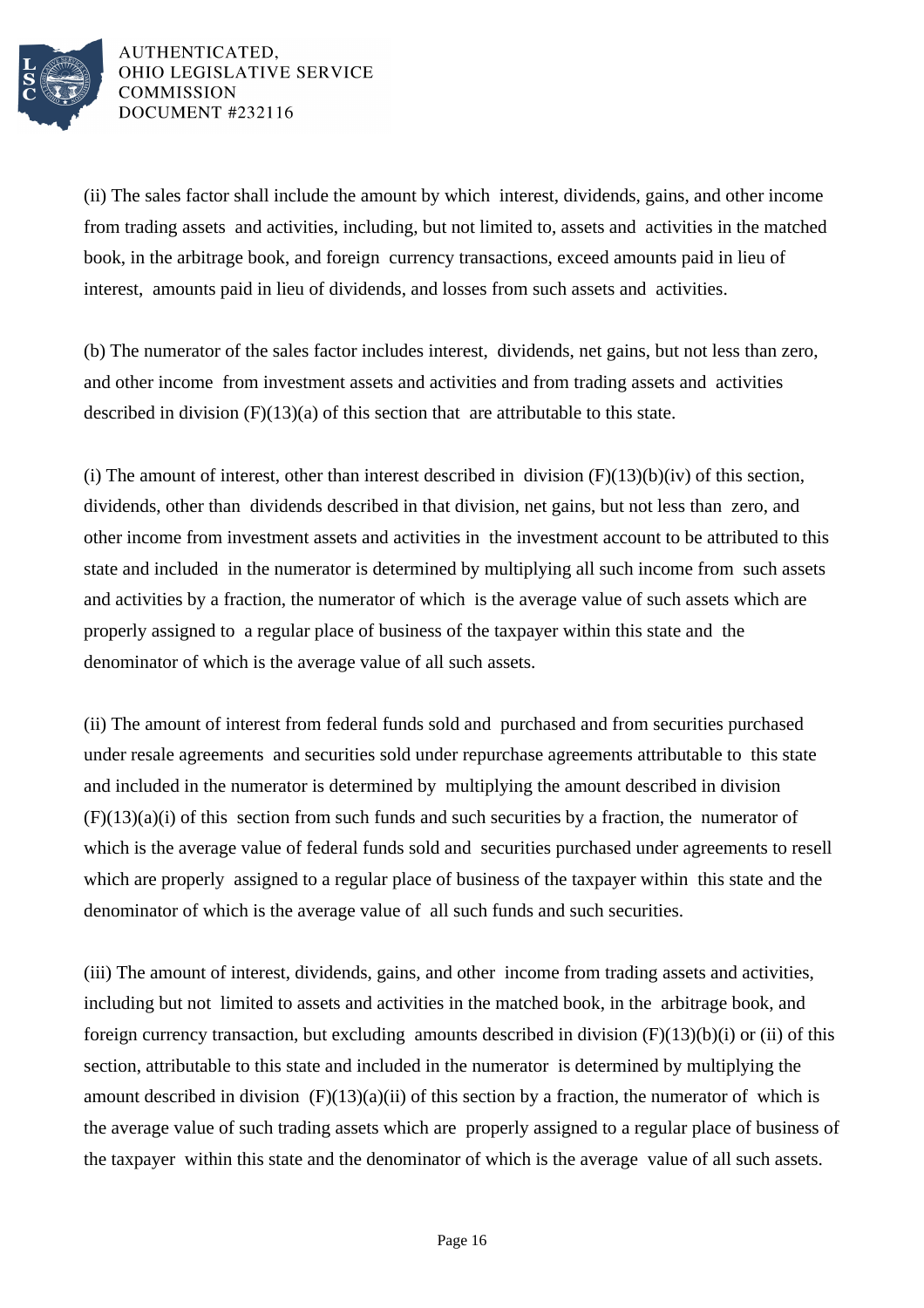![](_page_16_Picture_0.jpeg)

(iv) The amount of dividends received on the capital stock of, and the amount of interest received from loans and advances to, subsidiary corporations at least fifty-one per cent of whose common stock is owned by the reporting financial institution shall be allocated in and out of this state by the application of a ratio whose numerator is the sum of the net book value of the payor's real property owned in this state and the payor's tangible personal property owned in this state and whose denominator is the sum of the net book value of the payor's real property owned wherever located and the payor's tangible personal property owned wherever located. For purposes of calculating this ratio, the taxpayer shall determine net book value in accordance with generally accepted accounting principles.

(v) For purposes of this division, average value shall be determined using the rules for determining the average value of tangible personal property set forth in division (D)(2) and (3) of this section.

(c) In lieu of using the method set forth in division (F)(13)(b) of this section, the taxpayer may elect, or the tax commissioner may require in order to fairly represent the business activity of the taxpayer in this state, the use of the method set forth in division  $(F)(13)(c)$  of this section.

(i) The amount of interest, other than interest described in division  $(F)(13)(b)(iv)$  of this section, dividends, other than dividends described in that division, net gains, but not less than zero, and other income from investment assets and activities in the investment account to be attributed to this state and included in the numerator is determined by multiplying all such income from such assets and activities by a fraction, the numerator of which is the gross income from such assets and activities which are properly assigned to a regular place of business of the taxpayer within this state, and the denominator of which is the gross income from all such assets and activities.

(ii) The amount of interest from federal funds sold and purchased and from securities purchased under resale agreements and securities sold under repurchase agreements attributable to this state and included in the numerator is determined by multiplying the amount described in division  $(F)(13)(a)(i)$  of this section from such funds and such securities by a fraction, the numerator of which is the gross income from such funds and such securities which are properly assigned to a regular place of business of the taxpayer within this state and the denominator of which is the gross income from all such funds and such securities.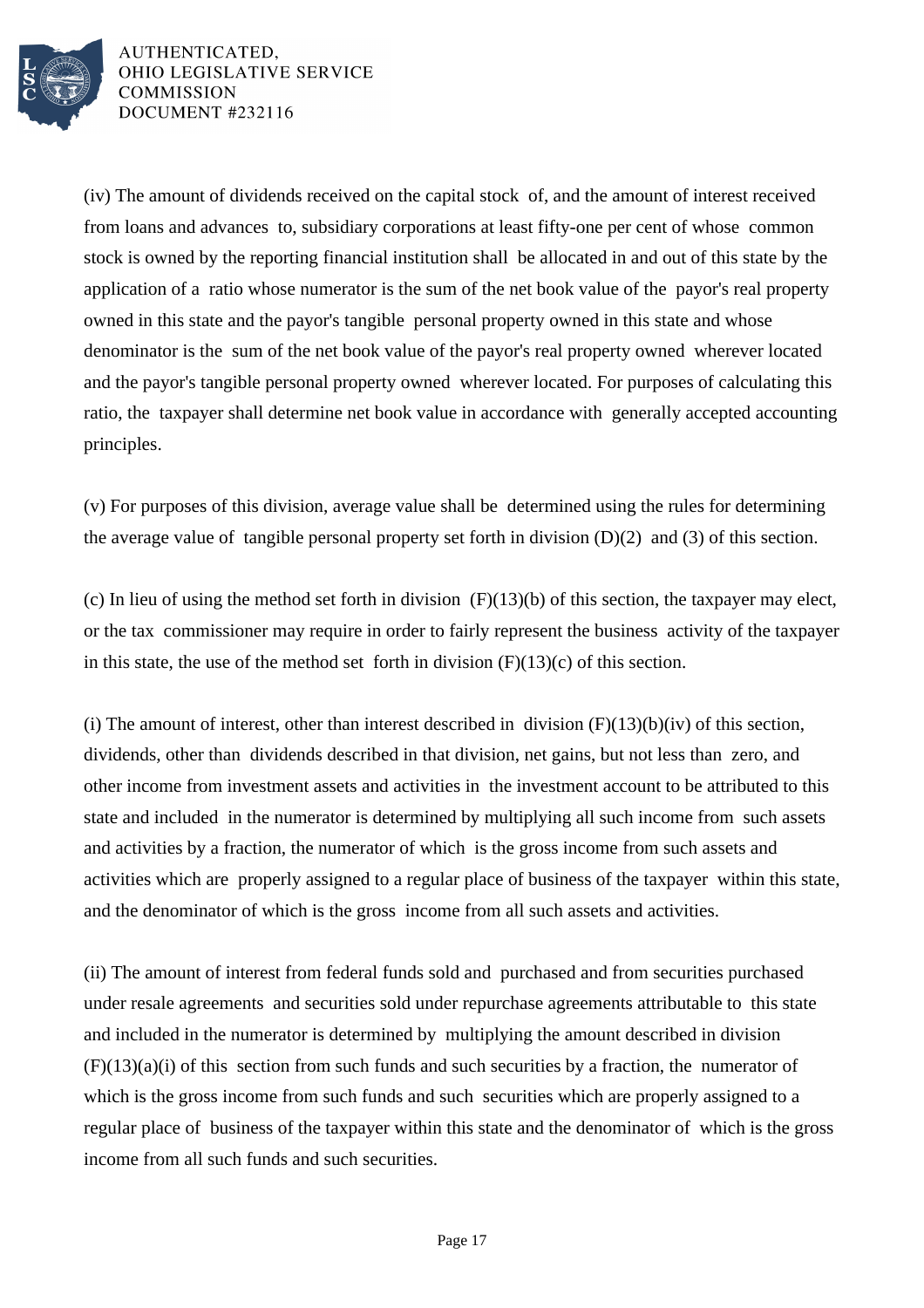![](_page_17_Picture_0.jpeg)

(iii) The amount of interest, dividends, gains, and other income from trading assets and activities, including, but not limited to, assets and activities in the matched book, in the arbitrage book, and foreign currency transactions, but excluding amounts described in division  $(F)(13)(a)(i)$  or (ii) of this section, attributable to this state and included in the numerator, is determined by multiplying the amount described in division  $(F)(13)(a)(ii)$  of this section by a fraction, the numerator of which is the gross income from such trading assets and activities which are properly assigned to a regular place of business of the taxpayer within this state and the denominator of which is the gross income from all such assets and activities.

(iv) The amount of dividends received on the capital stock of, and the amount of interest received from loans and advances to, subsidiary corporations at least fifty-one per cent of whose common stock is owned by the reporting financial institution shall be allocated in and out of this state by the application of a ratio whose numerator is the sum of the net book value of the payor's real property owned in this state and the payor's tangible personal property owned in this state and whose denominator is the sum of the payor's real property owned wherever located and the payor's tangible personal property owned wherever located. For purposes of calculating this ratio, the taxpayer shall determine net book value in accordance with generally accepted accounting principles.

(d) If the taxpayer elects or is required by the tax commissioner to use the method set forth in division (F)(13)(c) of this section, it shall use this method on all subsequent returns unless the taxpayer receives prior permission from the tax commissioner to use or the tax commissioner requires a different method.

(e) The taxpayer shall have the burden of proving that an investment asset or activity or trading asset or activity was properly assigned to a regular place of business outside of this state by demonstrating that the day-to-day decisions regarding the asset or activity occurred at a regular place of business outside this state. Where the day-to-day decisions regarding an investment asset or activity or trading asset or activity occur at more than one regular place of business and one such regular place of business is in this state and one such regular place of business is outside this state such asset or activity shall be considered to be located at the regular place of business of the taxpayer where the investment or trading policies or guidelines with respect to the asset or activity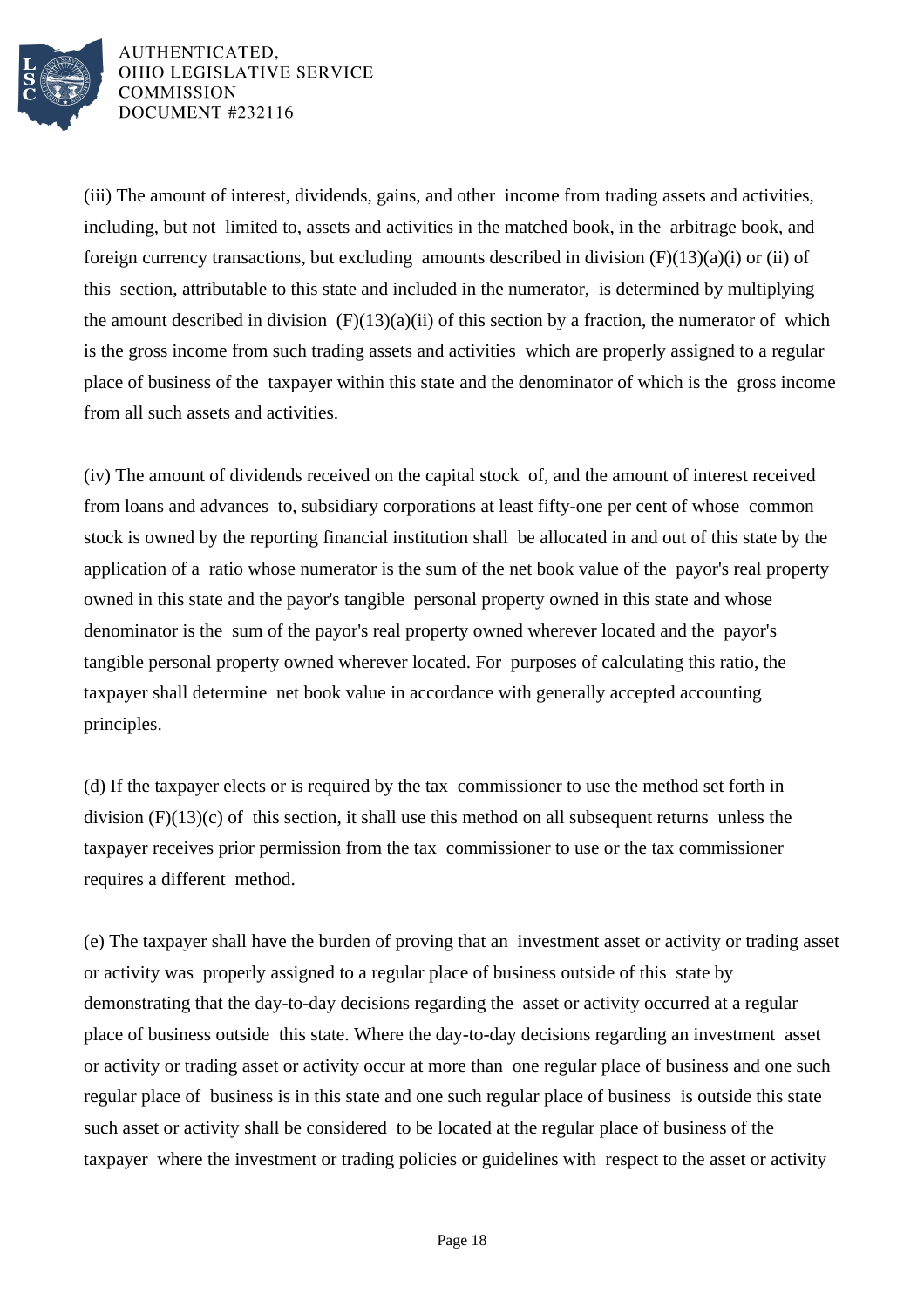![](_page_18_Picture_0.jpeg)

are established. Unless the taxpayer demonstrates to the contrary, such policies and guidelines shall be presumed to be established at the commercial domicile of the taxpayer.

(14) The numerator of the sales factor includes all other receipts if either:

(a) The income-producing activity is performed solely in this state; or

(b) The income-producing activity is performed both within and without this state and a greater proportion of the income-producing activity is performed within this state than in any other state, based on costs of performance.

(G) A qualified institution may calculate the base upon which the fee provided for in division (D) of section 5733.06 of the Revised Code is determined for each tax year by multiplying the value of its issued and outstanding shares of stock determined under division (B) of this section by a single deposits fraction whose numerator is the deposits assigned to branches in this state and whose denominator is the deposits assigned to branches everywhere. Deposits shall be assigned to branches in the same manner in which the assignment is made for regulatory purposes. If the base calculated under this division is less than the base calculated under division (C) of this section, then the qualifying institution may elect to substitute the base calculated under this division for the base calculated under division (C) of this section. Such election may be made annually for each tax year on the corporate report. The election need not accompany the report; rather, the election may accompany a subsequently filed but timely application for refund, a subsequently filed but timely amended report, or a subsequently filed but timely petition for reassessment. The election is not irrevocable and it applies only to the specified tax year. Nothing in this division shall be construed to extend any statute of limitations set forth in this chapter.

(H) If the apportionment provisions of this section do not fairly represent the extent of the taxpayer's business activity in this state, the taxpayer may petition for or the tax commissioner may require, in respect to all or any part of the taxpayer's business activity, if reasonable:

(1) Separate accounting;

(2) The exclusion of any one or more of the factors;